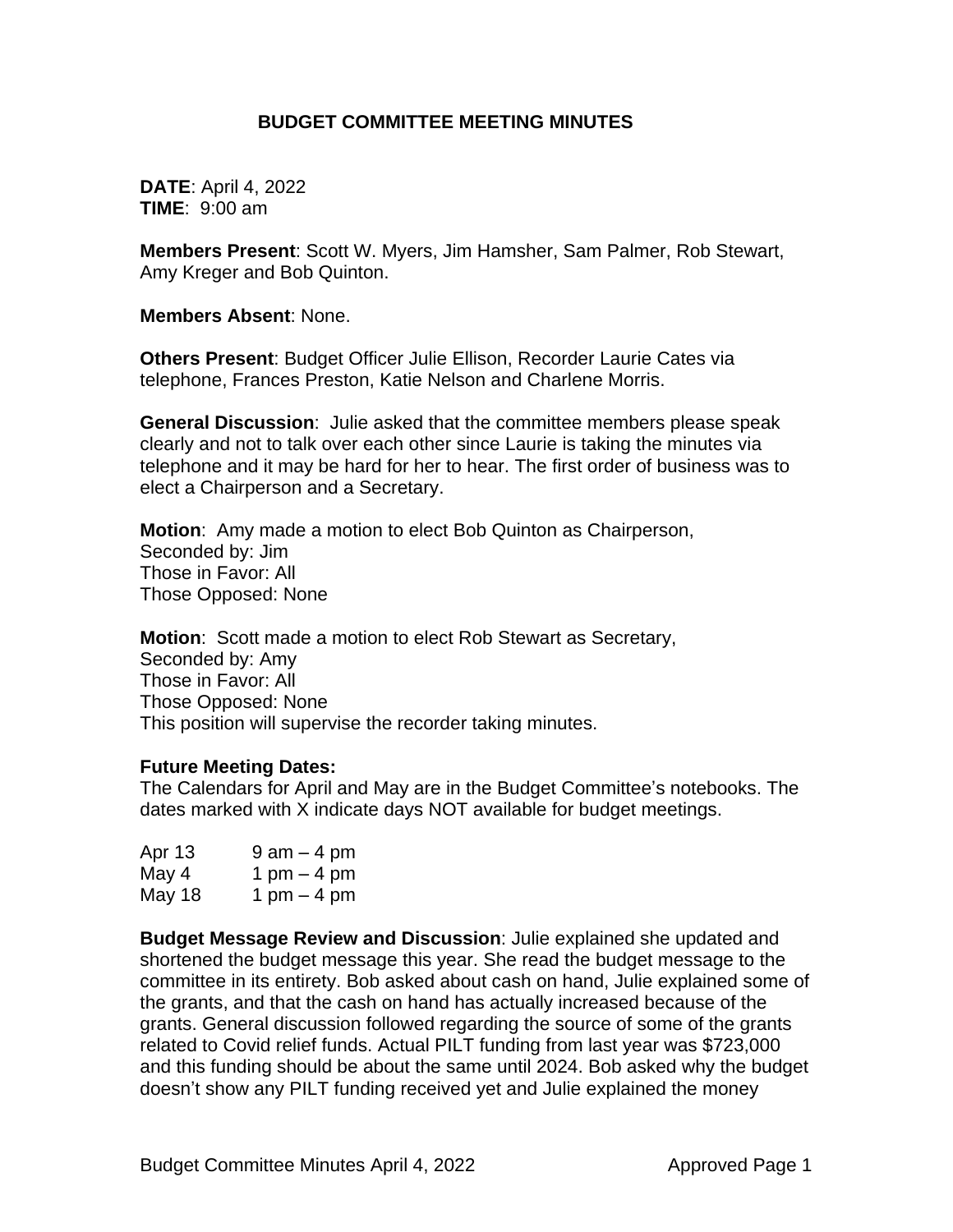comes in at the end of each fiscal year. Bob also asked what staff hours were reduced? Julie reported the Librarian, Assistant Librarian, Assistant Watermaster and on July 1 the Senior Programs Manager will go to 32 hours per week. There will also be some reconfiguring in Justice Court that should save around \$10,000 per year and two positions were added in the jail to decrease overtime. Julie explained all of the things that happened over the year that reduced costs such as the premium holiday from MODA, no increase in health premiums and reimbursements for Covid sick leave. Bob wanted to go on record that it is not the budget committee's role to negotiate with the City of John Day for a policing contract and it is going to be hard to budget for this without an agreement in place. Bob also pointed out that last year the City of Prairie contracted for police services and the budget committee was never notified that the City of Prairie would not be paying into the Sheriff's budget. Jim said he did contact the Sheriff about the funding. Title III funding was discussed. Amy added she wished there was a plan in place for policing for the City of John Day so the committee would have more information for the budget process.

### **First run through of scheduled departments**

#### **GENERAL FUNDS**

| Department: 101413 COUNTY CLERK<br><b>Staff Present: None.</b>                                                                                                                                                                         | Page 5 TA  |
|----------------------------------------------------------------------------------------------------------------------------------------------------------------------------------------------------------------------------------------|------------|
| This fund remains much the same as last year.                                                                                                                                                                                          |            |
| <b>Department: 101415 COUNTY TREASURER</b><br><b>Staff Present: Julie Ellison.</b>                                                                                                                                                     | Page 8 TA  |
| This fund remains much the same as last year.                                                                                                                                                                                          |            |
| Department: 101416 COUNTY COURT                                                                                                                                                                                                        | Page 9     |
| Staff Present: Scott Myers, Jim Hamsher, Sam Palmer.<br><b>Expense</b>                                                                                                                                                                 |            |
| 5100004 Admin Asst: Additional hours are in this line to allow for the Admin.<br>Assistant to learn payroll and be a backup for Laurie. The committee suggested<br>these hours should be put in the personnel budget for transparency. |            |
| Department: 101417 COUNTY ASSESSOR<br><b>Staff Present: None</b>                                                                                                                                                                       | Page 10 TA |

This fund remains much the same as last year.

9:34 am The committee took a short break. 9:40 am The committee returned to session.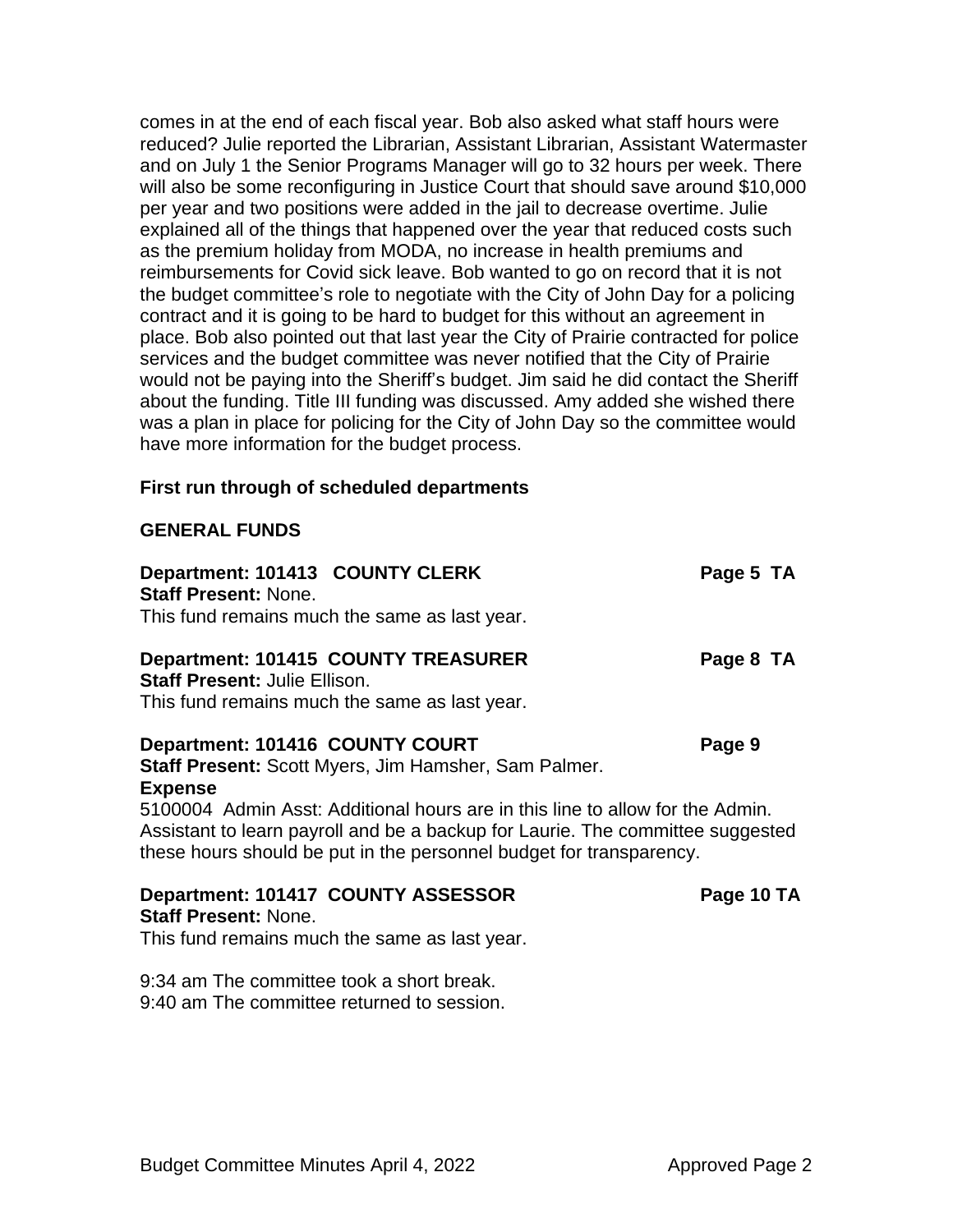## **Department: 101418 COURTHOUSE & CO BLDGS Page 11 TA Revenue**

3030118 Courthouse Rentals: This line increased due to Community Connections of Northeast Oregon (CCNO) paying rent at the L-Building and rent to be received from Emergency Management for the old county road building.

# **Expense**

5200006 Fuel: Bob asked if this was for heating fuel and Julie explained it is and is for the Courthouse. The question was raised about whether this was enough because of the current cost of fuel. This may need to be increased.

# **Department: 101419 COUNTY CORONER** Page 12 TA **Expense**

Discussion General: This fund used to pay a small monthly fee to a doctor at the hospital to act as the coroner, but there is no-one who is interested in performing this service so a county coroner had to be hired.

# **Department: 101422 COUNTY SURVEYOR Page 14 TA Staff Present:** None.

### **Department: 101412 PERSONNEL Page 4 TA Staff Present: Laurie Cates Expense**

Discussion General: Cates advised the pay equity study was completed utilizing consultants from HR Answers. The consultants found no issues or concerns with the current grade placements in regard to pay equity. Need to add a line item for wages for payroll assistance, Julie will work with Laurie on this.

# **Department: 101430 ELECTIONS Page 17 TA Staff Present:** None.

# **Department: 101451 RELIEF HELP Page 19 Revenue**

3030193 Covid-19 Fiscal Recovery: Julie explained this amount is part of the cash carry over.

# **Expense**

5100001: Bob asked if employees accrued comp time was paid from here. Julie replied this fund is used for paying out accruals when a general fund employee leaves employment.

# **Department: 101420 DISTRICT ATTORNEY Page 13 TA**

**Staff Present:** Jim Carpenter.

# **Expense**

5100003 Deputy DA: Bob said this amount has almost been expended this year and Jim C. advised this was due to a sex abuse case Riccola worked on and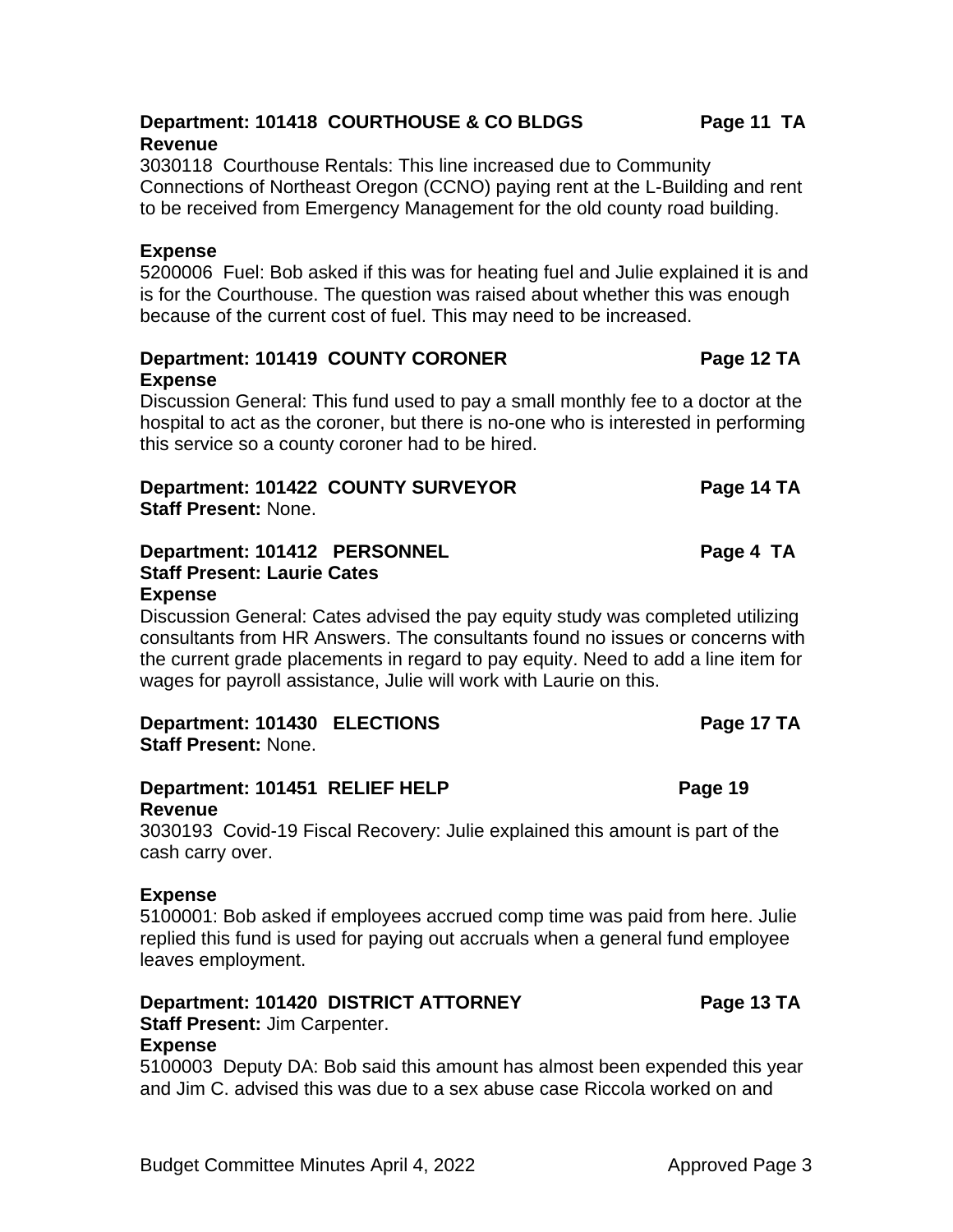hire someone to provide a summer reading program in outlying communities.

normally she only works around 600 hours per year. Jim C. said it is difficult to hire for this position because larger counties pay much more and even they are struggling to fill vacant positions.

5200009 Witness Expense: Jim H. asked if this was enough and Jim C. believes it is for the upcoming year and explained when high profile cases happen it may take a year or more to go to trial.

5200013 Library Upkeep: This is for publications Jim C. needs in his office and not for the law library.

5200020 Karpel Maint: Case management software for the DA's office linked to Circuit Court and other DA offices in the state.

5400001 Capital Outlay – Equip/Furn: Jim C. is budgeting for a computer and explained the type used in his office that can be taken to court and that is was recommended by ESD.

9:57 am Amy Kreger left for an appointment but will return.

#### **Department: 101425 WATERMASTER Page 15 TA Staff Present:** None.

Discussion General: This fund has decreased dramatically due to attrition. The former Assistant Watermaster resigned and the County Court made the decision last budget year to no longer fund the position. Julie reported the state is working to hire an Assistant Watermaster.

# **Department: 101452 VETERAN'S SERVICE Page 20 TA Staff Present:** None.

# **Revenue**

Discussion General: This is pass through money from the state. The county contributes \$7,000 per year to this fund.

# **Expense**

**Revenue**

5100002 Dept Assistant: Discussion was held about whether the VSO needed an assistant.

5200012 Office Expense: The VSO is working to spend money from this budget to benefit veterans. There is roll-over each year that keeps building unless it is spent.

5400002 Capital Outlay – Vehicles: The current vehicle the VSO has is not fourwheel drive and the decision may be made to trade it in and get a four-wheel drive pickup.

Discussion General: Chris reported the Library Foundation has offered \$4,000 to

#### **Department: 101426 COUNTY LIBRARY Page 16 TA Staff Present:** Chris Ostberg.

Budget Committee Minutes April 4, 2022 Approved Page 4

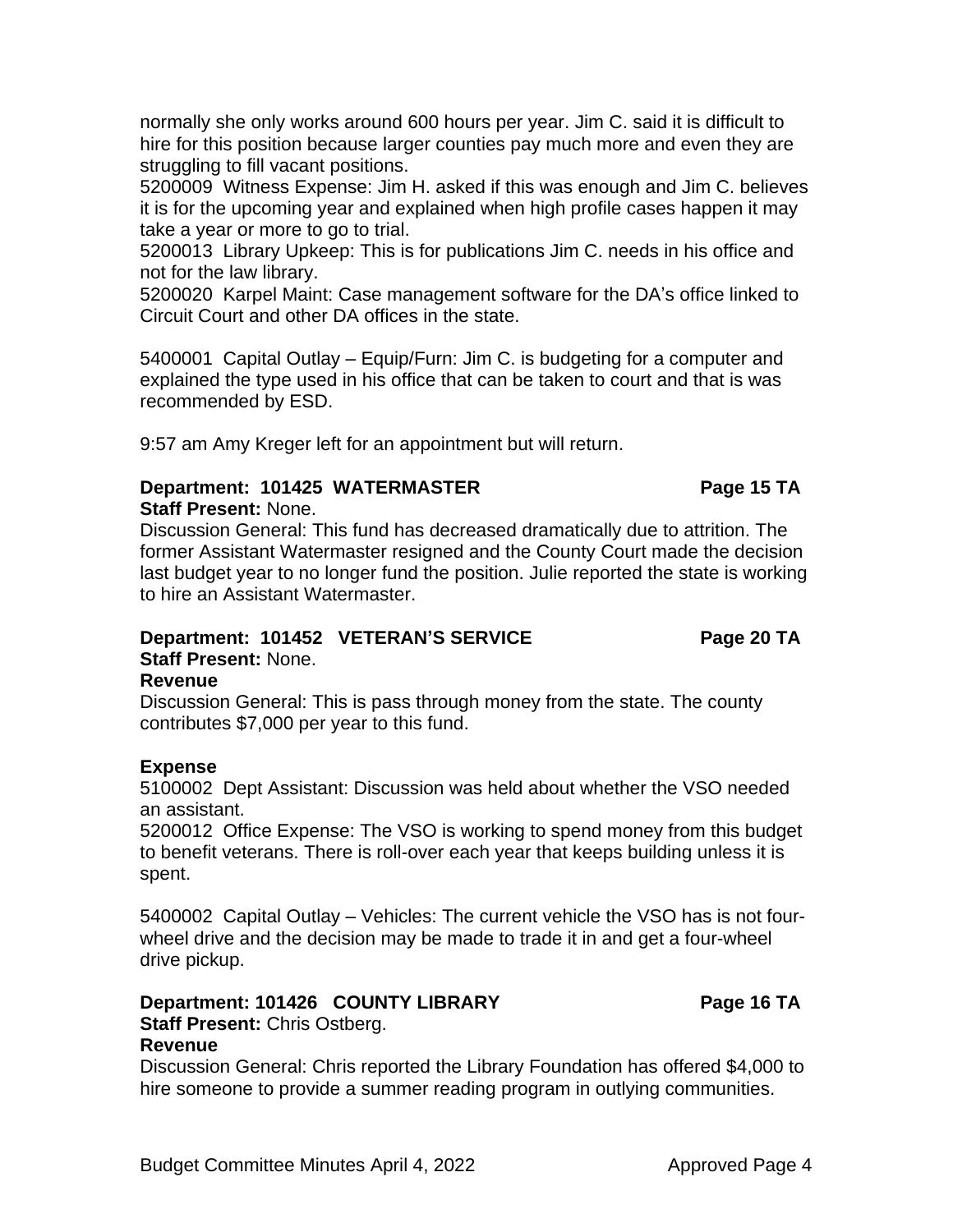The Assistant Librarian works 30 hours per week currently and would work an additional 2 hours per week which would not affect her current work schedule. Discussion followed about how to receive the donation and pay the additional hours.

# **Expense**

Discussion General: Preston questioned whether the Bookmobile had been retired. Sam said the Bookmobile was retired during his first year in office which was over 3 years ago. Chris explained how citizens can check out books online and that the Bookmobile was only for school children when it was active. 5100001 Librarian: This position was reduced to 32 hours per week after the former Librarian retired.

5100002 Assistant Librarian: This position was reduced to 30 hours per week after the former Librarian retired.

# **Department: 101456 4-H & EXTENSION Page 22 TA**

**Staff Present:** None.

# **Revenue**

Discussion General: This is a pass-through fund.

# **Department: 101457 ECONOMIC DEVELOPMENT Page 23 TA Staff Present:** None

### **Revenue**

Discussion General: This is a pass-through fund for Oregon lottery dollars. Julie projects the revenue based off quarterly reports from the state.

# **Expense**

Discussion General: Historically \$25,000 has been given to the Airport and Fair from this account with the balance remaining to Economic Development. 5200014 Economic Development Video-Poker

# **Department: 103100 COUNTY SCHOOL Page 29 TA**

# **Staff Present:** None.

# **Revenue**

Discussion General: This is a pass-through fund. The revenue is based on the percentage of electric co-op franchise fees paid by each community.

# **Expense**

Discussion General:

5200011 ESD Apportionment: Julie receives a bill each year from the ESD for this.

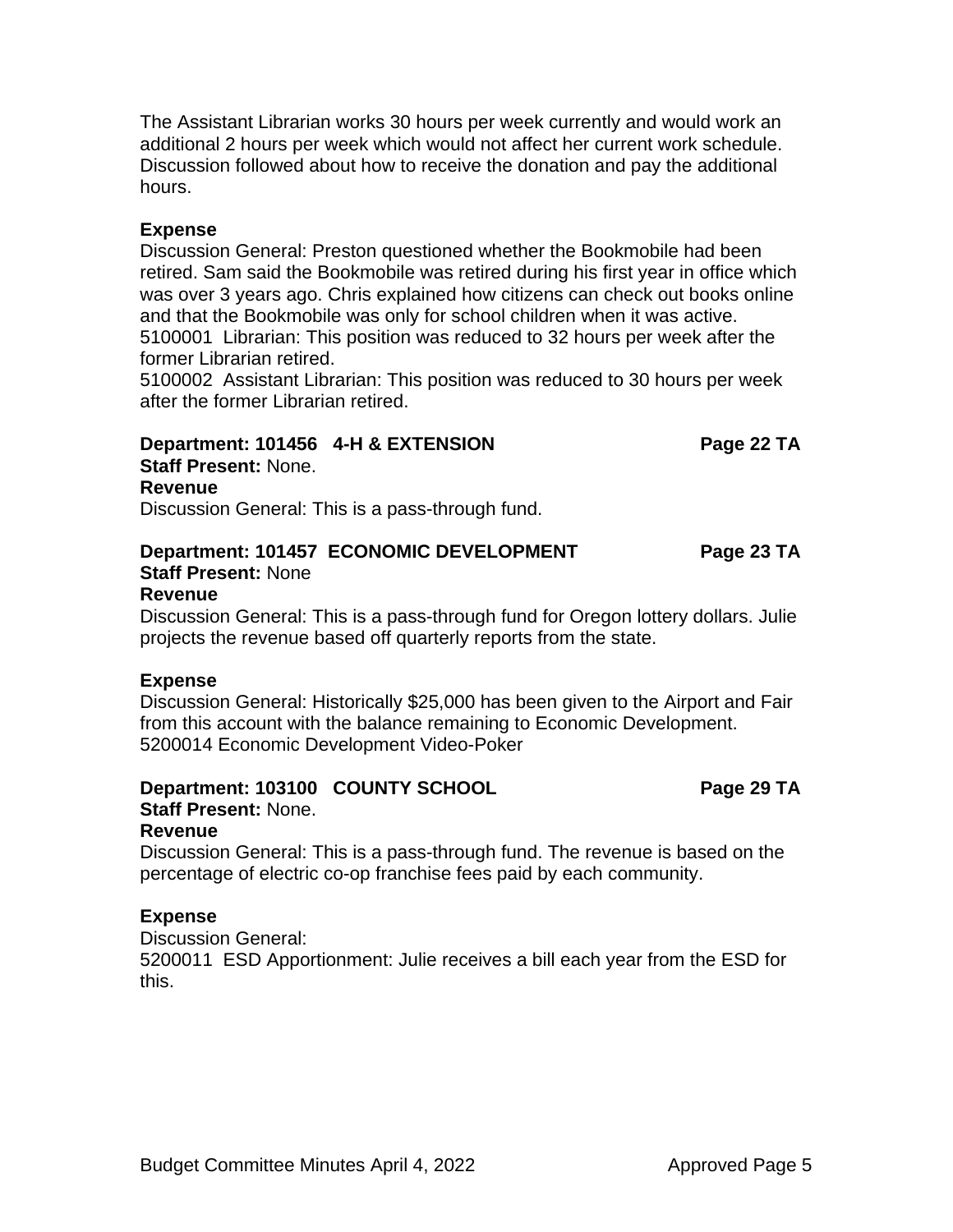#### Budget Committee Minutes April 4, 2022 Approved Page 6

# **Department: 101439 JUVENILE DEPT Page 18 TA**

**Staff Present:** Cindy Tirico

# **Expense**

Discussion General: Cindy may need to re-address this budget because the Juvenile Department is likely moving to a new location at the L-Building. There will be some expense for the move. Cindy reported the new location would be beneficial for their youth.

5200004 Vehicle Expense: Cindy said after further review of fuel costs she would like to increase this line to \$2,000 and explained they have youth in Long Creek and Monument that they must visit and their fuel bill keeps increasing.

#### **Department: 115100 JUVENILE REVOLVING Page 38 TA Staff Present:** Cindy Tirico

#### **Department: 104100 SCHOOL FOREST Page 30 TA Revenue**

Discussion General: This is a pass-through fund for SRS funding. Jim H. said this fund may increase based on a bill at the federal level that would pay an extra allotment to counties based on the amount of federal land in the county. The amount to Grant County would be roughly 1.7 million dollars.

### **Expense**

Discussion General:

5200011 School Forest 25% ADM: This is the schools portion of SRS funding (25%).

5200014 ORS 294.060 ADM Dist: Julie reported the excess SRS funding does not have to go to the school districts or cities.

#### **Department: 105100 LAW LIBRARY Page 31 TA Expense**

5900070 Unappropriated Ending Bal: Bob questioned why money wasn't put in this line and Julie explained it could be, but if something came up it couldn't be used.

# **Department: 101453 PLANNING DEPT Page 21 TA**

**Staff Present:** Shannon Springer.

#### **Revenue**

Discussion General: Shannon explained most of her revenues are directly linked to expenses and are estimates.

# **Expense**

Discussion General: Shannon has been working to revise building codes and has hit the point where a consultant will need to be hired to assist. She is hoping to use left over expense funding and may need to request additional money in the future to hire a consultant, but she isn't sure yet. Jim suggested adding money to the budget now. Shannon reported some codes are from the early 90's and have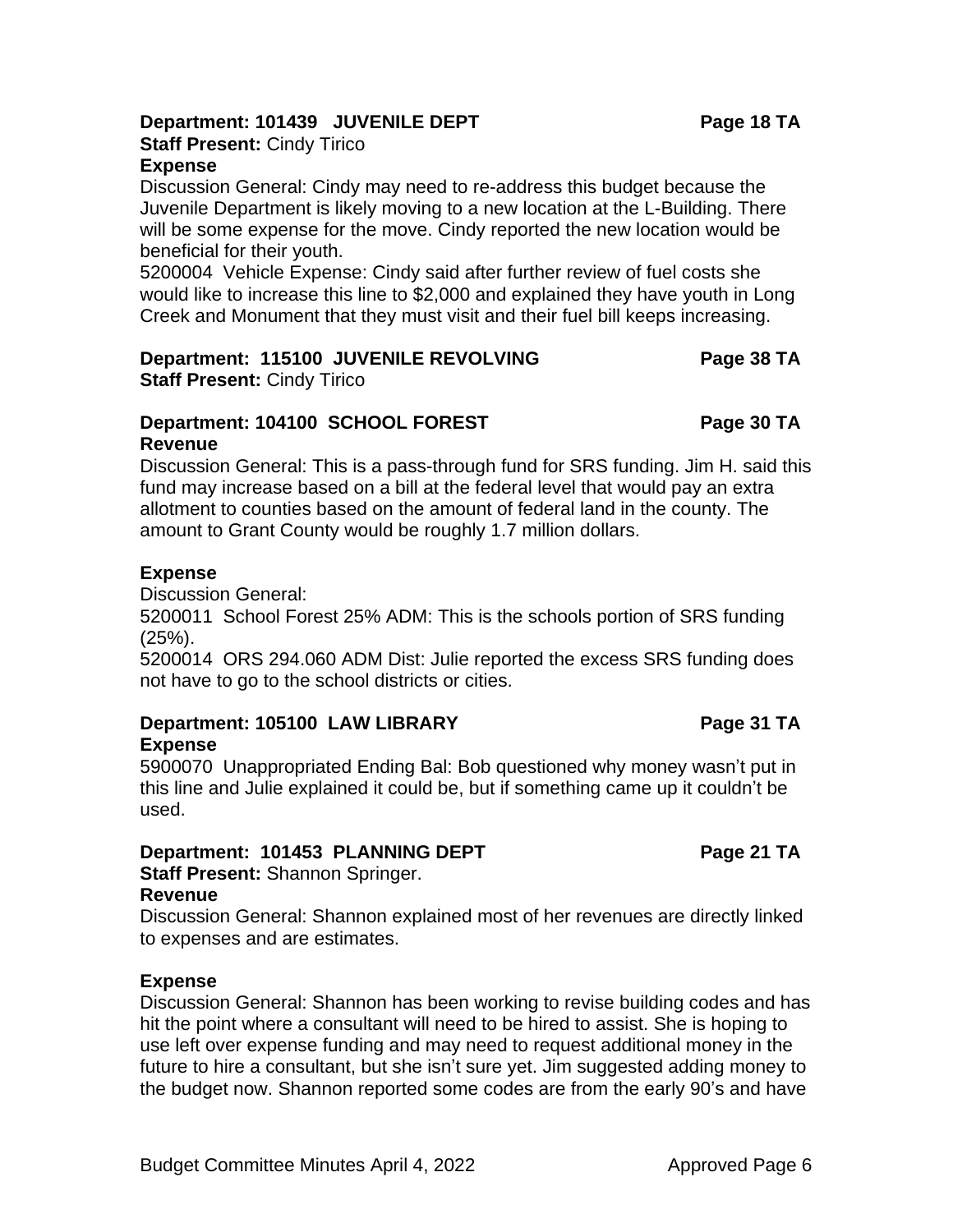become problematic for development over the last couple of years. She has been working with legal counsel and it has now reached the point of exceeding their realm of expertise. Jim suggested adding \$10,000 to the proposed budget. **MSP: Rob/Sam: to add \$10,000 in contract services under materials for planning.** Shannon explained some of the processes she has already gone through and advised she has a list of consultants already.

Watermaster Eric Julsrud entered and apologized for not attending earlier, but he was with a customer. Eric explained that Water resources, through the legislature, has created cannabis enforcement positions. They will be used strictly for cannabis enforcement but the hope is within 2 years to be able to use this position as an assistant watermaster. Until cannabis issues are under control (mainly in southern Oregon) they can't be used for anything else. Discussion followed regarding current historic drought conditions and questions about private water development. Eric reported there is nothing in Oregon law prohibiting domestic well drilling.

### **Department: 113100 CLERKS RECORDS** Page 37 TA **Staff Present:** None.

# **Expense**

Discussion General: The Clerk keeps building this fund for future use to digitize records.

# **Department: 116100 EQUIPMENT RESERVE Page 40 TA Expense**

Discussion General: Due to unanticipated cost savings in the current fiscal year the Treasurer did not have to abolish this fund.

#### **Department: 117100 CITIES-STREETS-BRIDGES Page 41 TA Cities Present:** None.

# **Expense**

Discussion General: There is not a requirement to give this to cities. Sam suggested holding the money and making it project specific for cities after County Court approval. This would allow more control of where the money goes. Bob advised the budget committee's role is to approve the money in the budget, not the process. Rob added the funds paid to cities were originally done based on the miles of roads within cities for fairness.

11:00 am The committee took a short break. 11:12 am The committee returned to session.

# **Department: 119100 ROAD RESERVE THE RESERVE RAGE 44 TA Revenue**

3030109 Int Earn: Interest earned from this account goes to the Road fund for operating expenses.

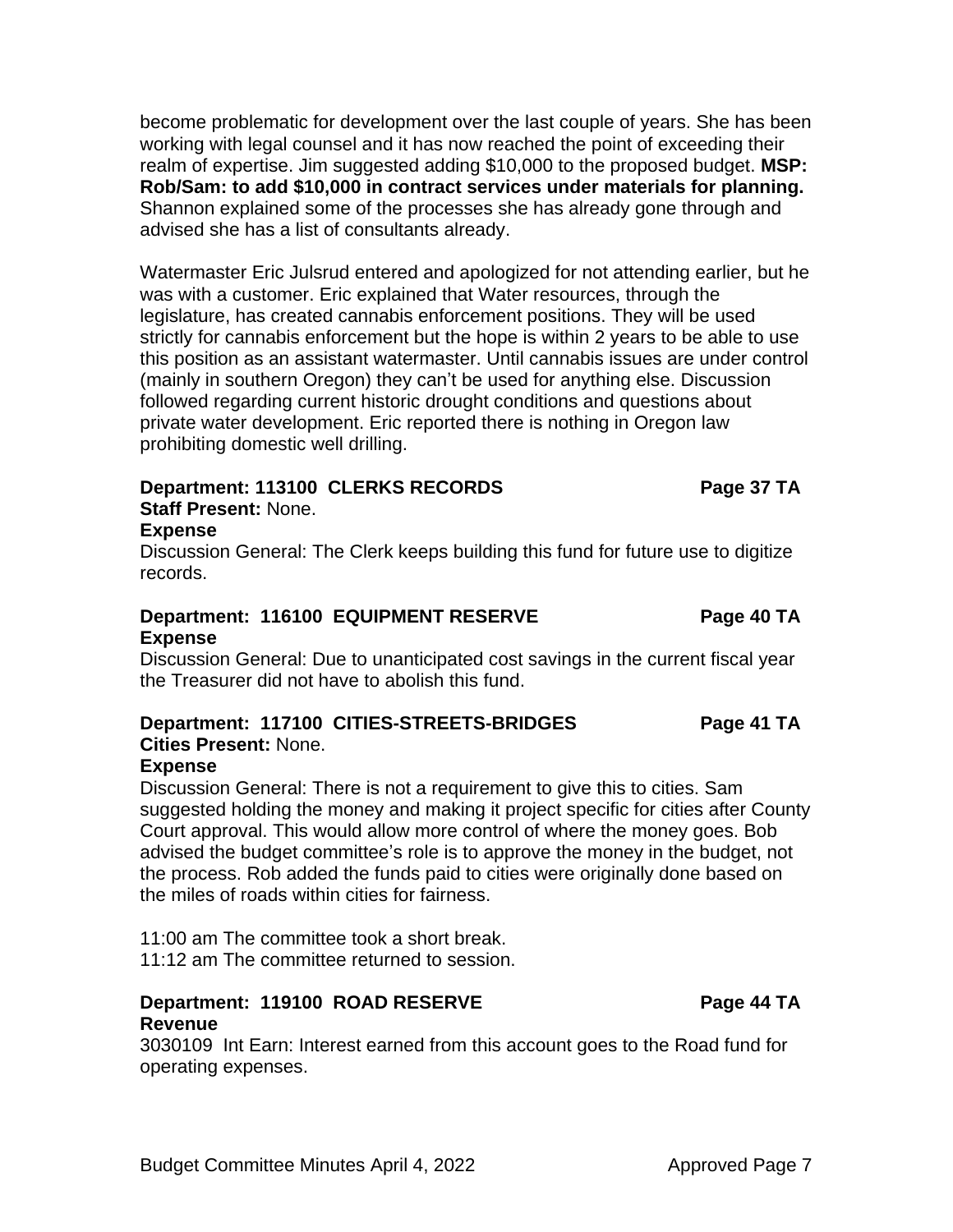# **Expense**

5200067 Investment Fee: This goes to the general fund. Julie explained since she has been the Treasurer she has never touched the reserve fund and further explained the process of how this fund has historically been administered.

### **Department: 122100 SURVEYOR SPECIAL Page 48 TA Expense**

Discussion General: The question was raised about whether the county could hire a surveyor and it was pointed out that the County Surveyor is an elected position pursuant to Oregon Revised Statutes.

5200015 Public Land Corner Preservation: This fund is for corner preservation if and when needed.

# **Department: 125100 MENTAL HEALTH Page 53 TA**

**Staff Present:** None.

# **Revenue**

Discussion General: This is a pass-through fund for state and federal monies received and is separate from the Health Department.

## **Department 126100 SOLID WASTE Page 55 TA Expense**

Discussion General: The question was raised about whether DEQ testing takes place at the transfer station. Scott advised there are monitors at the site and the county would be contacted if problems arose.

5200010 Contract Services: Funds are left in this line item in case any issues come up with the transfer station.

5200011 Permit Fees: This is an annual fee paid to the state.

# **Department: 13100 COURTHOUSE RESERVE Page 57 TA Revenue**

Discussion General: There may be additional funding becoming available from the state to re-model or maybe even re-place the courthouse.

# **Expense**

Discussion General: Due to unanticipated cost savings in the current fiscal year the Treasurer did not have to abolish this fund.

#### **Department: 135100 COURT SECURITY FRAGE 61 TA Expense**

Discussion General: This fund is controlled by the Circuit Court Judge and is for security items such as door locks, etc.

5200003 Travel Expense: Rob asked why there was an amount in travel? Julie replied she isn't sure, it has always been there and she took the revenue and allocated it in different expense lines.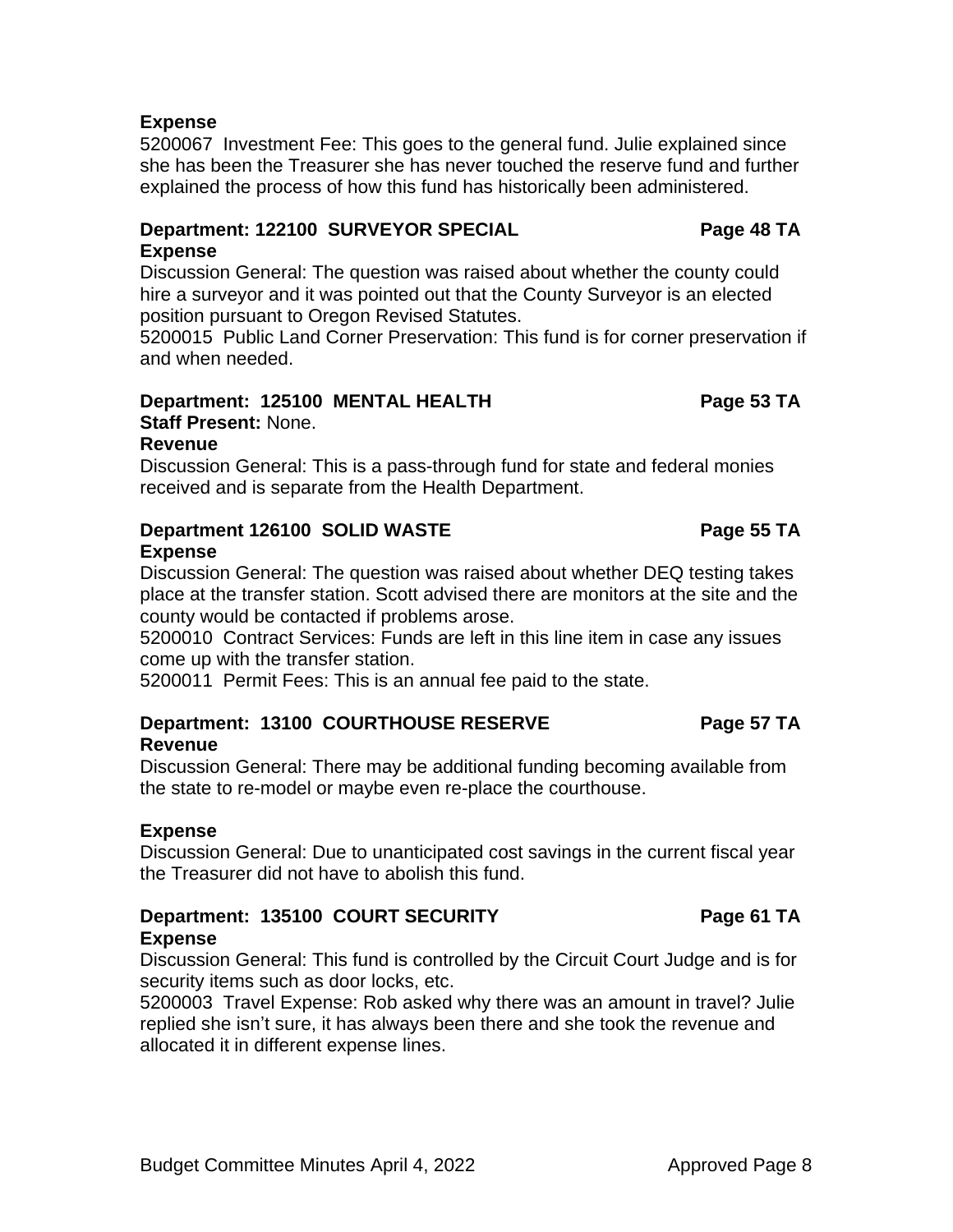# **Department: 102100 ROAD Page 26-28 TA**

**Staff Present:** Alan Hickerson

## **Expense**

Discussion General: There was discussion regarding Search & Rescue moving their equipment to the old road department. Alan said this will not cost the road anything and will free up space for some of the road equipment.

5200006 Gasoline/Diesel/Fuel: Alan isn't sure there is enough money in this line item, but is going to "go with it".

5200012 Radio Maintenance: Ryan reported they are working to update radios and radio sites. They are looking at two new sites that would expand coverage and are waiting on the Forest Service for approval.

5400002 Capital Outlay Road & Shop: Julie wants to put \$250,000 in this line and will take it from the unappropriated ending balance.

5400003 Capital Outlay Build Imp: Alan reported this line is for improvements at the Long Creek shop to put up a building to house the trucks.

5400004 Capital Outlay Land Acquisition

5400006 Capital Outlay Bridges

5400007 Captial Outlay Road Const

5400009 Capital Outlay-Heavy Equipment: Alan explained some of the purchases they are looking at including two snowplows for the F-450's, trash pumps for two water trucks, a water system kit for the 214 water truck, a 35' flagpole for the main shop and 4 lighted and flashing signs.

# **Department: 108100 EMERGENCY MANAGEMENT Page 32**

**Staff Present:** Eric Bush

# **Revenue**

Discussion General: Eric explained the grant funding received to upgrade communication sites within the county. Eric said when he first started he did an emergency management assessment and explained his findings. Continuity of government and emergency preparedness were two priorities that became apparent as needing to be addressed. Eric advised grant application and administration is very labor intensive and can take several years to complete. He did say he could use some administrative assistance. Julie asked how moving EMS under the Sheriff's Department might affect the budget. It must be tracked for grant purposes. Jim H. believes this should remain a separate budget with the oversight of the department under the Sheriff. Grant funding pays for half of the cost of the EMC position. Eric went on to explain different grants he is working on.

3010101 Cash On Hand: Bob asked why the cash on hand and revenue is so much lower this year and expressed concern about the general fund providing additional money to this budget. He is worried that if special fund budgets continue to need general fund monies the general fund will not have any contingency. Julie reported no matter how much she bills OEM they will only pay half of it up to \$60,000.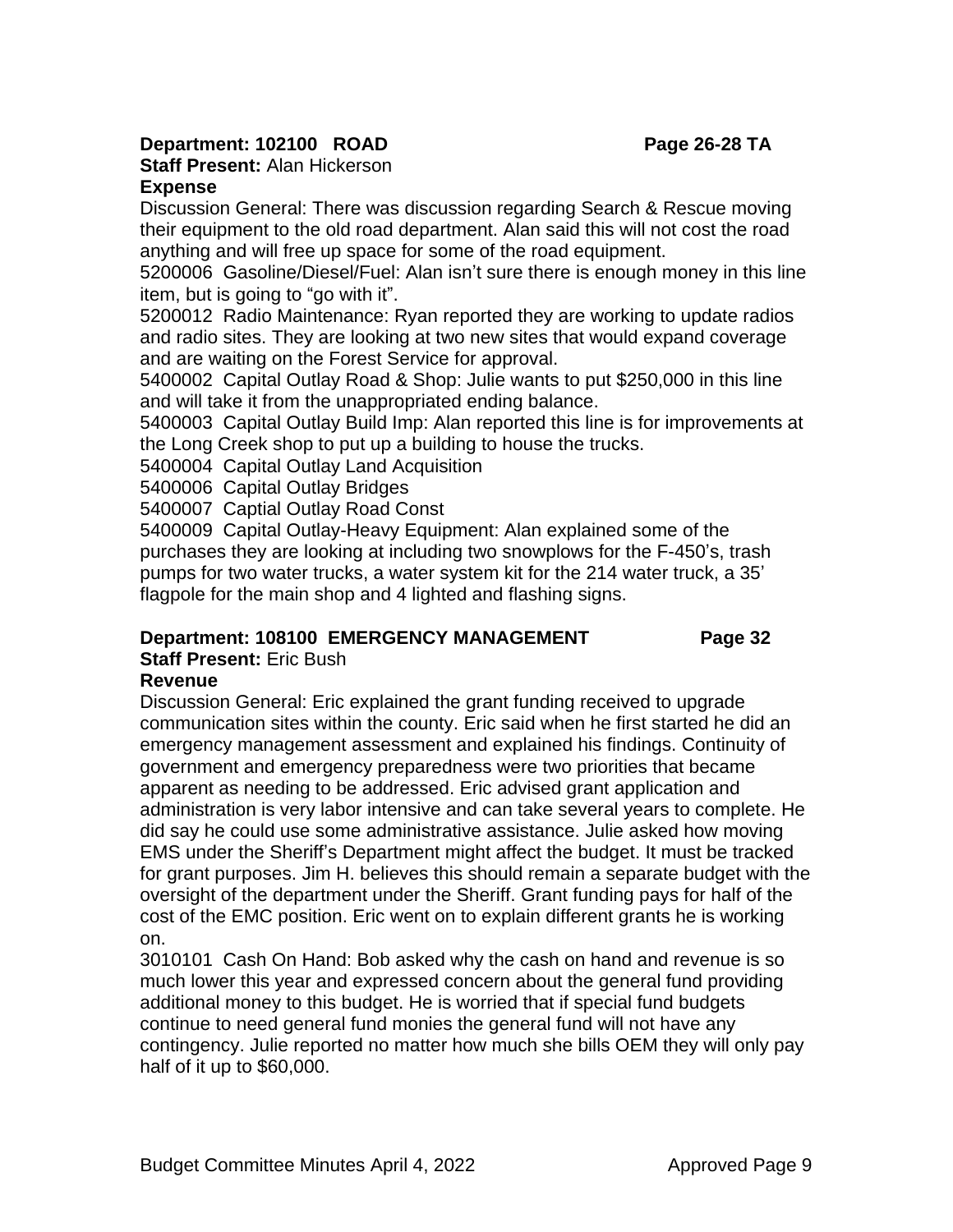# **Expense**

Discussion General: Bob asked how long the county has had emergency management and whether what was done in the past was basically worthless? Eric reported it was not, but updates need to be made and things are always changing. Charlene asked how things would have been different if Eric were here in 2015 during the fire? Eric advised he can't speak to that because he wasn't here. Jim H. believes it would have been very different if we had an EMC during that time because they could have assisted citizens with reimbursement from FEMA, etc. Rob suggested tabling this discussion until the Sheriff can be involved.

5200017 Forest Title III: Julie will be putting \$3,000 into this line item for hand held satellite phones funded by Title III funds.

5400001 Capital Outlay-Equip/Furn: This money will only be expended if a grant is received to pay for it.

5400002 Capital Outlay – Vehicle: Eric wrote a grant that would allow for purchase of a vehicle for emergency management and if the grant is approved the county contribution would be \$15,000 of the \$69,000 cost. If the grant is not approved, the \$15,000 would be enough to lease a vehicle over the course of the year. Bob asked what was wrong with the pickup from the Watermaster's office? Eric said it is old with high miles and he needs a vehicle that is reliable, fourwheel drive and that has towing capacity for trailers.

#### **Department: 101451 RELIEF HELP Page 19 TA Expense**

Discussion General: This fund is used for tracking of ARPA Covid funds. 5100001 Relief Help Accrued Benefits: This is only used for general fund departments to pay out accrued benefits and is not used for any special funds. 5100002 Special Projects/COVID 19: Julie explained that prior to any money being spent from this line item Eric Bush sends it to legal counsel for review. Rob asked if the county were reimbursed for legal fees. Jim H. advised it is part of the retainer the county pays each month. Rob asked if all grants went through the County Court and Julie advised they are all approved through the court, reflected in the court minutes and she has all documentation showing monies spent. Bob asked what the \$225,000 that has been paid out already was used for? Julie explained some of this was premium pay for law enforcement who could not work from home during the pandemic. The fairgrounds and airport were also reimbursed for items related to Covid.

# **Department: 120100 UNEMPLOYMENT RESERVE Page 45 TA**

# **Department: 142100 FOREST TITLE III Page 66 TA Revenue**

3010101 Cash On Hand: Julie left \$50 in this fund for one last incidental item to be paid out of it and next year this fund will be abolished.